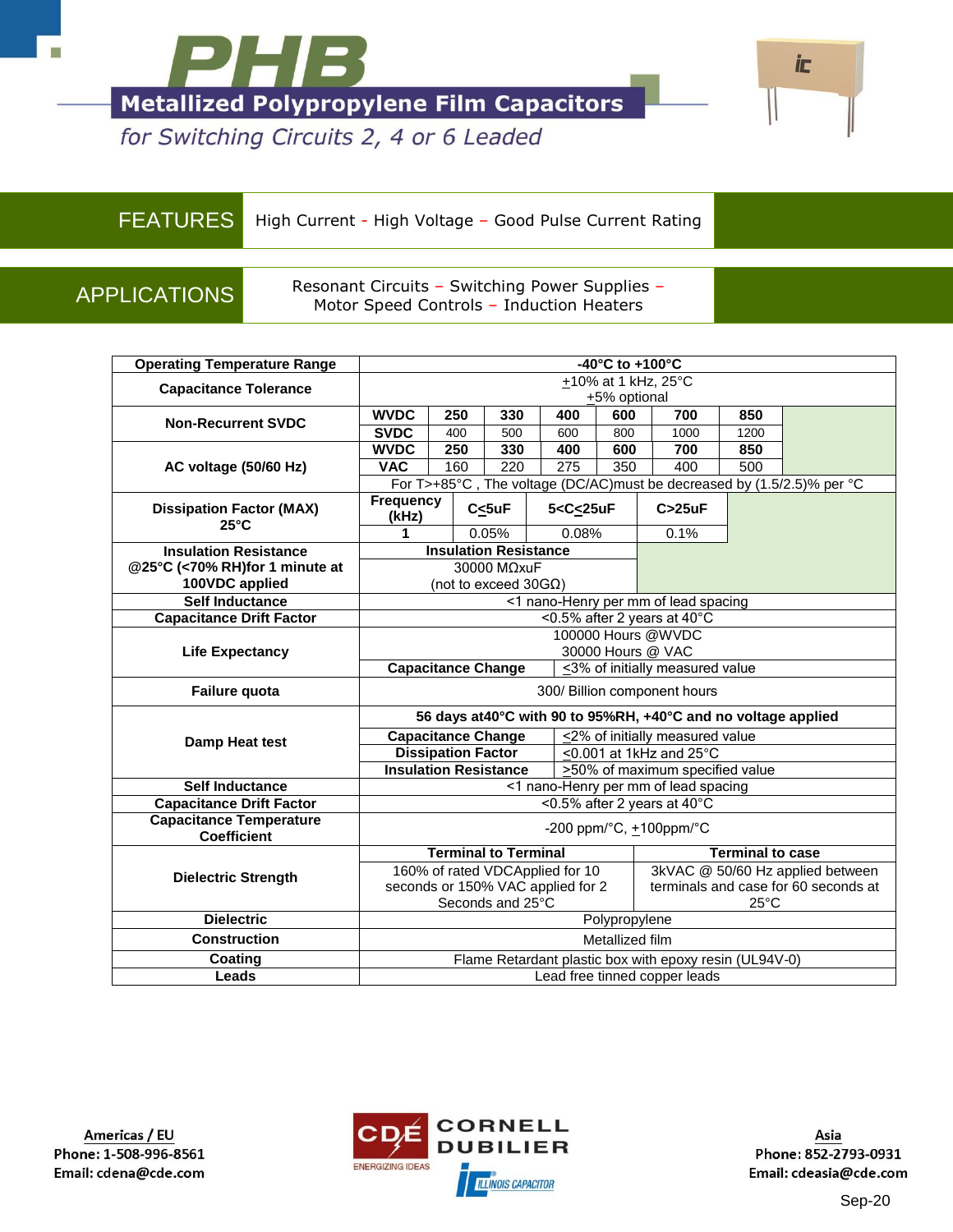

for Switching Circuits 2, 4 or 6 Leaded



|   | 26.5 | 32   | 32                                                              | 32    | 42.5 | 57.5 |
|---|------|------|-----------------------------------------------------------------|-------|------|------|
|   |      |      | 20 <h<24.5< th=""><th>&gt;24.5</th><th></th><th></th></h<24.5<> | >24.5 |      |      |
|   |      |      | $<$ 18                                                          |       |      |      |
| S | 22.5 | 27.5 | 27.5                                                            | 27.5  | 37.5 | 52.5 |
|   | 0.8  | 0.8  | 1.0                                                             | 1.2   | ィっ   | 1.2  |



|   | 32   | 42.5 | 57.5 |
|---|------|------|------|
| S | 27.5 | 37.5 | 52.5 |
| n |      |      | . ., |



| .2.5 | 57.5 |
|------|------|
| 37.5 | 52.5 |
|      |      |

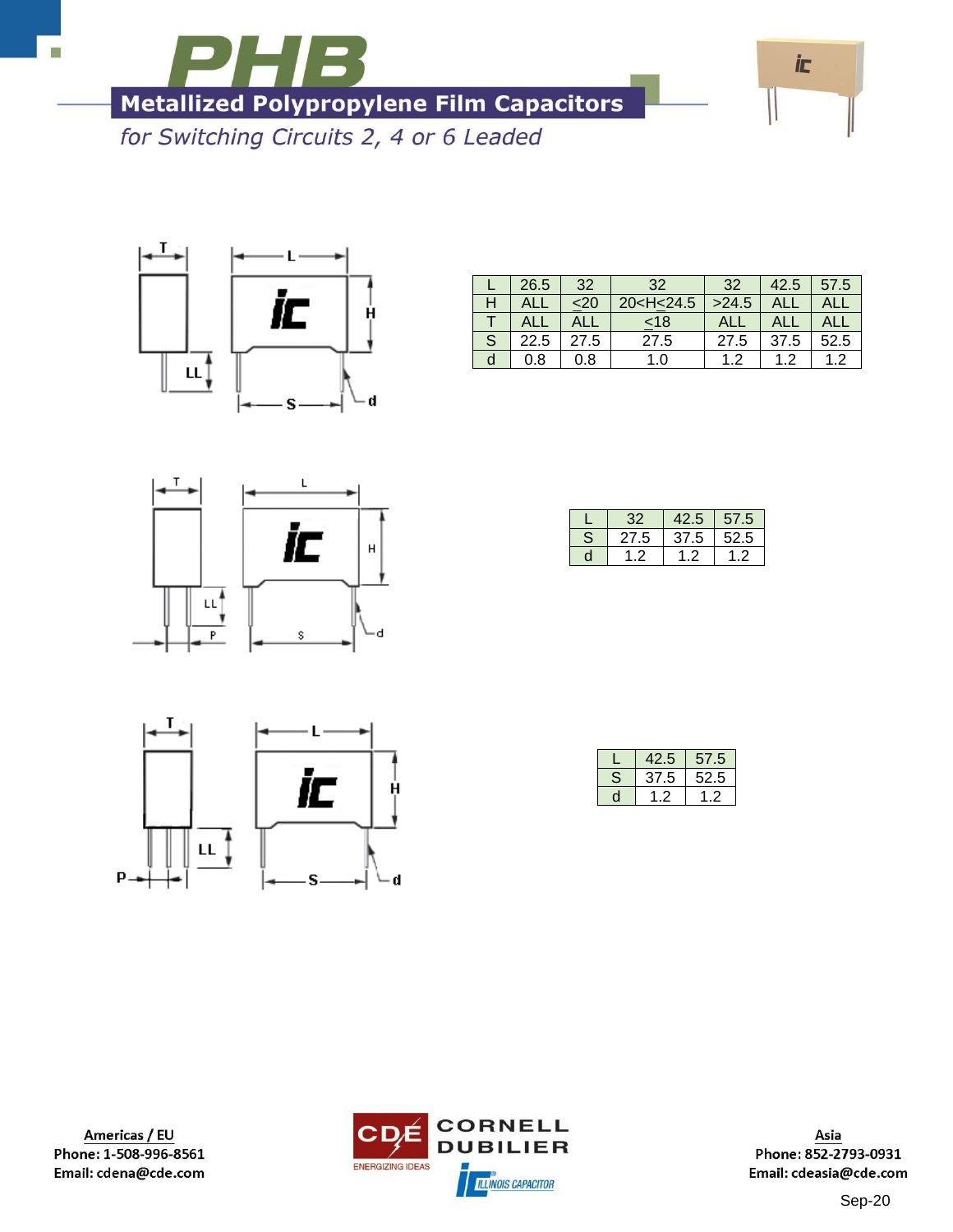| <b>WVDC</b> | Capacitance<br>(µF) | <b>IC PART NUMBER</b>        | dv/dt<br>(v/µ sec.) | Maximum<br><b>RMS Ripple</b><br>Current<br>(A)<br>100 kHz,<br>+70°C | <b>Typical</b><br>$ESR(m\Omega)$<br>100 kHz,<br>$+25^{\circ}C$ | <b>Dims LxHxT</b><br>(mm) | S (MM)       | d (MM)       | <b>P</b> (MM) | # Leads             |
|-------------|---------------------|------------------------------|---------------------|---------------------------------------------------------------------|----------------------------------------------------------------|---------------------------|--------------|--------------|---------------|---------------------|
| 250         | $\mathbf{1}$        | 105PHB250K2G                 | 50                  | 4.5                                                                 | 7.6                                                            | 26.5x16x7                 | 22.5         | 0.8          |               | 2                   |
| 250         | 1.5                 | 155PHB250K2G                 | 50                  | 6.5                                                                 | 6.1                                                            | 26.5x17x8.5               | 22.5         | 0.8          |               | $\overline{2}$      |
| 250         | 1.5                 | <b>155PHB250K2H</b>          | 40                  | 6.5                                                                 | 7.1                                                            | 32x20x11                  | 27.5         | 0.8          |               | 2                   |
| 250         | $\overline{2}$      | 205PHB250K2G                 | 50                  | 7.5                                                                 | 5.3                                                            | 26.5x20x11                | 22.5         | 0.8          |               | $\overline{2}$      |
| 250         | $\overline{2}$      | <b>205PHB250K2H</b>          | 40                  | 7                                                                   | 6.1                                                            | 32x20x11                  | 27.5         | 0.8          |               | $\overline{2}$      |
| 250         | 2.2                 | <b>225PHB250K2G</b>          | 50                  | 7.5                                                                 | 5.1                                                            | 26.5x20x11                | 22.5         | 0.8          |               | $\overline{2}$      |
| 250         | 2.2                 | <b>225PHB250K2H</b>          | 40                  | 7                                                                   | 5.8                                                            | 32x20x11                  | 27.5         | 0.8          |               | 2                   |
| 250         | 2.5                 | <b>255PHB250K2H</b>          | 40                  | 8                                                                   | 5.4                                                            | 32x20x11                  | 27.5         | 0.8          |               | $\overline{2}$      |
| 250         | 3                   | 305PHB250K2H                 | 40                  | 9                                                                   | 4.8                                                            | 32x22x13                  | 27.5         | 1            |               | 2                   |
| 250         | 3.3                 | 335PHB250K2H                 | 40                  | 9.5                                                                 | 4.3                                                            | 32x22x13                  | 27.5         | $\mathbf{1}$ |               | $\overline{2}$      |
| 250         | 4                   | 405PHB250K2H                 | 40                  | 10.5                                                                | 3.8                                                            | 32x22x13                  | 27.5         | 1            |               | 2                   |
| 250         | 4.7                 | <b>475PHB250K2H</b>          | 40                  | 12                                                                  | 3.5                                                            | 32x28x14                  | 27.5         | 1.2          |               | $\overline{2}$      |
| 250         | 4.7                 | 475PHB250K4H                 | 40                  | 15                                                                  | 2.8                                                            | 32x28x14                  | 27.5         | 1.2          | 5.1           | $\overline{4}$      |
| 250         | 5                   | 505PHB250K4H                 | 40                  | 15                                                                  | 2.7                                                            | 32x28x14                  | 27.4         | 1.2          | 5.1           | $\overline{4}$      |
| 250         | 5                   | 505PHB250K2H                 | 40                  | 12                                                                  | 3.4                                                            | 32x28x14                  | 27.5         | 1.2          |               | 2                   |
| 250         | 6.8                 | 685PHB250K2H                 | 40                  | 14                                                                  | 3.1                                                            | 32x33x18                  | 27.5         | 1.2          |               | $\overline{2}$      |
| 250         | 6.8                 | 685PHB250K4H                 | 40                  | 18                                                                  | 2.4                                                            | 32x33x18                  | 27.5         | 1.2          | 5.1           | 4                   |
| 250         | 10                  | <b>106PHB250K4H</b>          | 40                  | 20.5                                                                | 1.9                                                            | 32x33x18                  | 27.5         | 1.2          | 10.2          | $\overline{4}$      |
| 250         | 10                  | <b>106PHB250K2H</b>          | 40                  | 20.5                                                                | 2.6                                                            | 32x33x18                  | 27.5         | 1.2          |               | 2                   |
| 250         | 10                  | 106PHB250K2J                 | 25                  | 14                                                                  | 3.6                                                            | 42.5x28x17                | 37.5         | 1.2          |               | $\overline{2}$      |
| 250         | 15                  | 156PHB250K2J                 | 25                  | 14                                                                  | 3.1                                                            | 42.5x30x22                | 37.5         | 1.2          |               | 2                   |
| 250         | 20                  | 206PHB250K4J                 | 25                  | 24                                                                  | 2.1                                                            | 42.5x37x28                | 37.5         | 1.2          | 10.2          | $\overline{4}$      |
| 250         | 20                  | 206PHB250K2J                 | 25                  | 14                                                                  | 2.8                                                            | 42.5x37x28                | 37.5         | 1.2          |               | 2                   |
| 250         | 22                  | <b>226PHB250K2J</b>          | 25                  | 14                                                                  | 2.8                                                            | 42.5x37x28                | 37.5         | 1.2          |               | $\overline{2}$      |
| 250         | 22                  | 226PHB250K4J                 | 25                  | 25                                                                  | 2.1                                                            | 42.5x37x28                | 37.5         | 1.2          | 10.2          | 4                   |
| 250         | 25                  | 256PHB250K4J                 | 25                  | 26.5                                                                | 1.9                                                            | 42.5x37x28                | 37.5         | 1.2          | 20.3          | $\overline{4}$      |
| 250         | 25                  | 256PHB250K2J                 | 25                  | 14                                                                  | 2.6                                                            | 42.5x37x28                | 37.5         | 1.2          |               | 2                   |
| 250         | 30                  | 306PHB250K2J                 | 25                  | 14                                                                  | 2.6                                                            | 42.5x45x30                | 37.5         | 1.2          |               | 2                   |
| 250<br>250  | 30<br>33            | 306PHB250K4J<br>336PHB250K2J | 25<br>25            | 26.5<br>14                                                          | 1.9<br>2.4                                                     | 42.5x45x30<br>42.5x45x30  | 37.5<br>37.5 | 1.2<br>1.2   | 20.3          | 4<br>$\overline{2}$ |
| 250         | 33                  | 336PHB250K4J                 | 25                  | 27                                                                  | 1.7                                                            | 42.5x45x30                | 37.5         | 1.2          | 20.3          | 4                   |
| 250         | 40                  | 406PHB250K4R                 | 15                  | 26                                                                  | 2.6                                                            | 57.5x45x30                | 52.5         | 1.2          | 20.3          | $\overline{4}$      |
| 250         | 40                  | 406PHB250K2R                 | 15                  | 14                                                                  | 3.3                                                            | 57.5x45x30                | 52.5         | 1.2          |               | 2                   |
| 250         | 50                  | 506PHB250K2R                 | 15                  | 14                                                                  | 3                                                              | 57.5x50x35                | 52.5         | 1.2          |               | $\overline{2}$      |
| 250         | 50                  | 506PHB250K4R                 | 15                  | 26.5                                                                | 2.3                                                            | 57.5x50x35                | 52.5         | 1.2          | 20.3          | 4                   |
| 250         | 60                  | 606PHB250K4R                 | 15                  | 27                                                                  | 2                                                              | 57.5x50x35                | 52.5         | 1.2          | 20.3          | $\overline{4}$      |
| 250         | 60                  | 606PHB250K2R                 | 15                  | 14                                                                  | 2.7                                                            | 57.5x50x35                | 52.5         | 1.2          |               | 2                   |
| 330         | 0.68                | 684PHB330K2G                 | 60                  | 5                                                                   | 8.9                                                            | 26.5x16x7                 | 22.5         | 0.8          |               | $\overline{2}$      |
| 330         | 1                   | 105PHB330K2G                 | 60                  | 6.5                                                                 | 7                                                              | 26.5x18.5x10              | 22.5         | 0.8          |               | $\overline{2}$      |
| 330         | 1.5                 | 155PHB330K2H                 | 45                  | 7.5                                                                 | 6.1                                                            | 32x20x11                  | 27.5         | 0.8          |               | $\overline{2}$      |
| 330         | 2                   | <b>205PHB330K2H</b>          | 45                  | 8.5                                                                 | 5.3                                                            | 32x22x13                  | 27.5         | $\mathbf{1}$ |               | 2                   |
| 330         | 2.2                 | 225PHB330K2H                 | 45                  | 9                                                                   | 5.1                                                            | 32x22x13                  | 27.5         | $\mathbf{1}$ |               | $2^{\circ}$         |
| 330         | 2.5                 | <b>255PHB330K2H</b>          | 45                  | 9.5                                                                 | 4.9                                                            | 32x22x13                  | 27.5         | $\mathbf{1}$ |               | 2                   |
| 330         | $\overline{3}$      | 305PHB330K2H                 | 45                  | 10.5                                                                | 4.3                                                            | 32x24.5x15                | 27.5         | $\mathbf{1}$ |               | $2^{\circ}$         |
| 330         | 3.3                 | 335PHB330K2H                 | 45                  | 10.5                                                                | 4.1                                                            | 32x24.5x15                | 27.5         | $\mathbf{1}$ |               | 2                   |
| 330         | 4.7                 | 475PHB330K2H                 | 45                  | 14                                                                  | 3.4                                                            | 32x33x18                  | 27.5         | 1.2          |               | $2^{\circ}$         |
| 330         | 4.7                 | 475PHB330K4H                 | 45                  | 17                                                                  | 2.7                                                            | 32x33x18                  | 27.5         | 1.2          | 5.1           | $\overline{4}$      |
| 330         | 5 <sup>1</sup>      | 505PHB330K4H                 | 45                  | 17.5                                                                | 2.6                                                            | 32x33x18                  | 27.5         | 1.2          | 5.1           | $\overline{4}$      |
| 330         | 5                   | 505PHB330K2H                 | 45                  | 14                                                                  | 3.3                                                            | 32x33x18                  | 27.5         | 1.2          |               | $\overline{2}$      |
| 330         | 6.8                 | 685PHB330K2H                 | 45                  | 14                                                                  | 2.8                                                            | 32x37x22                  | 27.5         | 1.2          |               | $2^{\circ}$         |
| 330         | 6.8                 | 685PHB330K4H                 | 45                  | 22                                                                  | 2.1                                                            | 32x37x22                  | 27.5         | 1.2          | 10.2          | 4                   |
| 330         | 6.8                 | 685PHB330K2J                 | 30                  | 14                                                                  | 3.7                                                            | 42.5x28x17                | 37.5         | 1.2          |               | $2^{\circ}$         |
| 330         | 15                  | 156PHB330K2J                 | 30                  | 14                                                                  | 2.7                                                            | 42.5x37x28                | 37.5         | 1.2          |               | 2                   |
| 330         | 15                  | 156PHB330K4J                 | 30                  | 26                                                                  | $2^{\circ}$                                                    | 42.5x37x28                | 37.5         | 1.2          | 10.2          | $\overline{4}$      |
| 330         | 20                  | 206PHB330K2J                 | 30                  | 14                                                                  | 2.5                                                            | 42.5x45x30                | 37.5         | 1.2          |               | 2                   |
| 330         | 20                  | 206PHB330K4J                 | 30                  | 27                                                                  | 1.8                                                            | 42.5x45x30                | 37.5         | 1.2          | 20.3          | $\overline{4}$      |
| 330         | 25                  | 256PHB330K4R                 | 17                  | 23                                                                  | 2.9                                                            | 57.5x45x30                | 52.5         | 1.2          | 20.3          | 4                   |
| 330         | 25                  | <b>256PHB330K2R</b>          | 17                  | 14                                                                  | 3.6                                                            | 57.5x45x30                | 52.5         | 1.2          |               | $\overline{2}$      |

Americas / EU<br>Phone: 1-508-996-8561 Email: cdena@cde.com

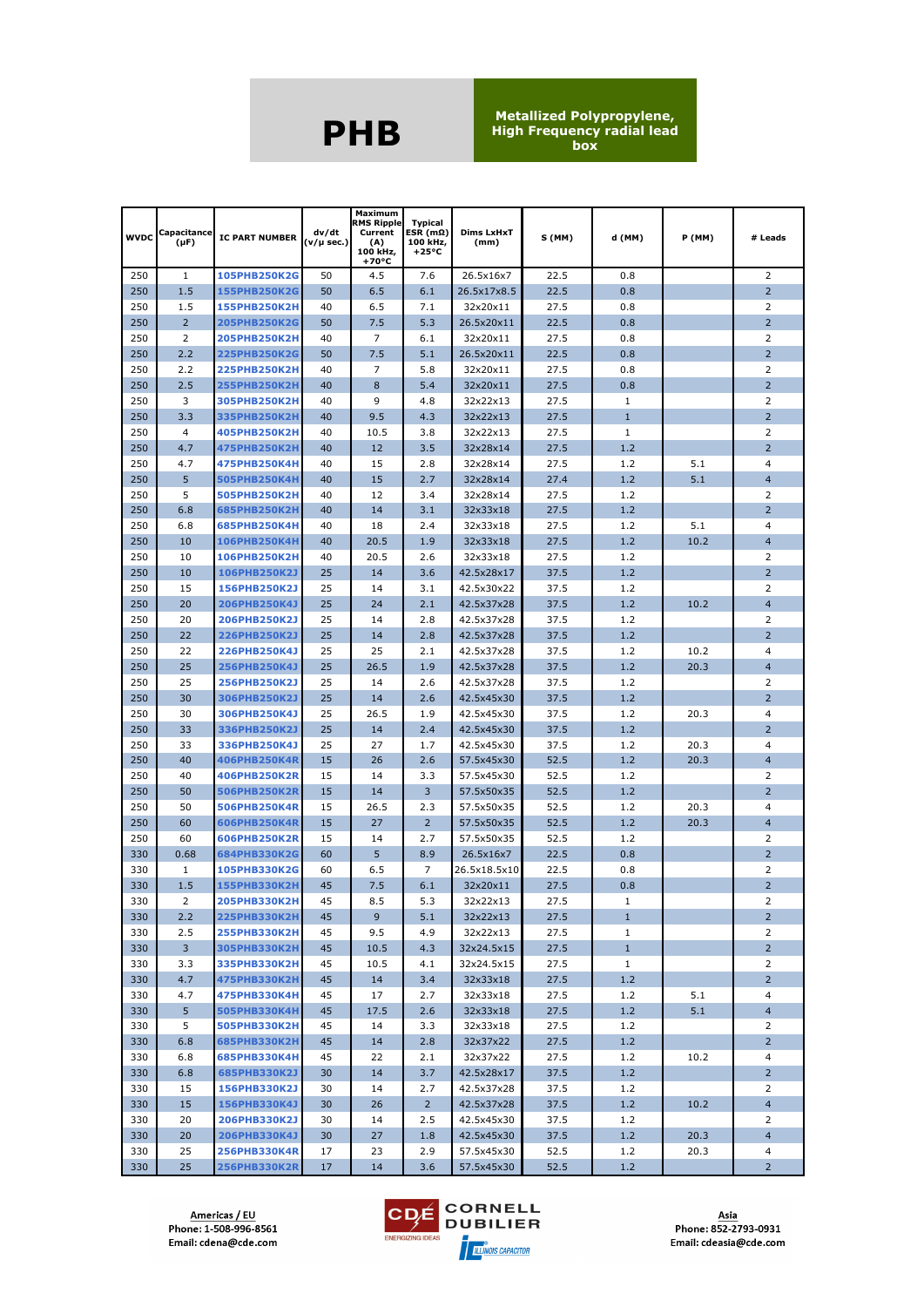| <b>WVDC</b> | Capacitance<br>$(\mu F)$ | <b>IC PART NUMBER</b>        | dv/dt<br>(v/µ sec.) | Maximum<br><b>RMS Ripple</b><br>Current<br>(A)<br>100 kHz,<br>+70°C | <b>Typical</b><br>ESR $(m\Omega)$<br>100 kHz,<br>$+25^{\circ}C$ | Dims LxHxT<br>(mm)   | S (MM)       | d (MM)       | P (MM) | # Leads             |
|-------------|--------------------------|------------------------------|---------------------|---------------------------------------------------------------------|-----------------------------------------------------------------|----------------------|--------------|--------------|--------|---------------------|
| 330         | 30                       | 306PHB330K2R                 | 17                  | 14                                                                  | 3.4                                                             | 57.5x45x30           | 52.5         | 1.2          |        | 2                   |
| 330         | 30                       | 306PHB330K4R                 | 17                  | 24.5                                                                | 2.7                                                             | 57.5x45x30           | 52.5         | 1.2          | 20.3   | $\overline{4}$      |
| 330         | 33                       | 336PHB330K4R                 | 17                  | 26                                                                  | 2.6                                                             | 57.5x50x35           | 52.5         | 1.2          | 20.3   | $\overline{4}$      |
| 330         | 33                       | 336PHB330K2R                 | 17                  | 14                                                                  | 3.3                                                             | 57.5x50x35           | 52.5         | 1.2          |        | $\overline{2}$      |
| 330         | 35                       | 356PHB330K4R                 | 17                  | 22                                                                  | 2.6                                                             | 57.5x50x35           | 52.5         | 1.2          | 20.3   | 4                   |
| 330         | 35                       | 356PHB330K2R                 | 17                  | 12                                                                  | 3.2                                                             | 57.5x50x35           | 52.5         | 1.2          |        | 2                   |
| 330         | 40                       | 406PHB330K4R                 | 17                  | 27                                                                  | 2.4                                                             | 57.5x50x35           | 52.5         | 1.2          | 20.3   | $\overline{4}$      |
| 330         | 40                       | 406PHB330K2R                 | 17                  | 14                                                                  | 3.1                                                             | 57.5x50x35           | 52.5         | 1.2          |        | $\overline{2}$      |
| 400         | 0.47                     | 474PHB400K2G                 | 75                  | 4.5                                                                 | 8.6                                                             | 26.5x16x7            | 22.5         | 0.8          |        | 2                   |
| 400         | 0.68                     | 684PHB400K2G                 | 75                  | 6.5                                                                 | 7.1                                                             | 26.5x18.5x10         | 22.5         | 0.8          |        | $\overline{2}$      |
| 400         | 0.68                     | 684PHB400K2H                 | 55                  | 6.5                                                                 | 8.8                                                             | 32x20x11             | 27.5         | 0.8          |        | 2                   |
| 400         | $\mathbf{1}$             | 105PHB400K2G                 | 75                  | 7.5                                                                 | 5.8                                                             | 26.5x20x11           | 22.5         | 0.8          |        | $\overline{2}$      |
| 400         | 1                        | 105PHB400K2H                 | 55                  | 7                                                                   | 6.7                                                             | 32x20x11             | 27.5         | 0.8          |        | 2                   |
| 400         | 1.5                      | <b>155PHB400K2H</b>          | 55                  | 9                                                                   | 5.3                                                             | 32x22x13             | 27.5         | $\mathbf{1}$ |        | $\overline{2}$      |
| 400         | 2                        | <b>205PHB400K2H</b>          | 55                  | 10                                                                  | 4.7                                                             | 32x24.5x15           | 27.5         | 1.2          |        | 2                   |
| 400         | 2.2                      | <b>225PHB400K2H</b>          | 55                  | 10.5                                                                | 4.4                                                             | 32x24.5x15           | 27.5         | 1.2          |        | $\overline{2}$      |
| 400         | 2.5                      | 255PHB400K2H                 | 55                  | 11                                                                  | 4.2                                                             | 32x24.5x15           | 27.5         | 1.2          |        | 2                   |
| 400         | 3                        | 305PHB400K2H                 | 55                  | 14                                                                  | 3.6                                                             | 32x33x18             | 27.5         | 1.2          |        | $\overline{2}$      |
| 400         | 3                        | 305PHB400K4H                 | 55                  | 17                                                                  | 2.9                                                             | 32x33x18             | 27.5         | 1.2          | 5.1    | 4                   |
| 400         | 3.3                      | 335PHB400K4H                 | 55                  | 17.5                                                                | 2.8                                                             | 32x33x18             | 27.5         | 1.2          | 5.1    | $\overline{4}$      |
| 400         | 3.3                      | 335PHB400K2H                 | 55                  | 14                                                                  | 3.5                                                             | 32x33x18             | 27.5         | 1.2          |        | 2                   |
| 400<br>400  | $\overline{4}$<br>4      | 405PHB400K2H                 | 55<br>55            | 14                                                                  | 3.2<br>2.5                                                      | 32x33x18             | 27.5<br>27.5 | 1.2<br>1.2   | 10.2   | $\overline{2}$<br>4 |
| 400         | 4.7                      | 405PHB400K4H<br>475PHB400K2H | 55                  | 18.5<br>14                                                          | 2.8                                                             | 32x33x18<br>32x37x22 | 27.5         | 1.2          |        | $\overline{2}$      |
| 400         | 4.7                      | 475PHB400K4H                 | 55                  | 21.5                                                                | 2.1                                                             | 32x37x22             | 27.5         | 1.2          | 10.2   | 4                   |
| 400         | 4.7                      | 475PHB400K2J                 | 40                  | 13.5                                                                | 3.9                                                             | 42.5x28x17           | 37.5         | 1.2          |        | $\overline{2}$      |
| 400         | 5                        | 505PHB400K2H                 | 55                  | 14                                                                  | 2.8                                                             | 32x37x22             | 27.5         | 1.2          |        | $\overline{2}$      |
| 400         | 5                        | 505PHB400K4H                 | 55                  | 22                                                                  | 2.1                                                             | 32x37x22             | 27.5         | 1.2          | 10.2   | $\overline{4}$      |
| 400         | 5                        | 505PHB400K2J                 | 40                  | 14                                                                  | 3.7                                                             | 42.5x30x22           | 37.5         | 1.2          |        | 2                   |
| 400         | 6.8                      | 685PHB400K2J                 | 40                  | 14                                                                  | 3.3                                                             | 42.5x30x22           | 37.5         | 1.2          |        | $\overline{2}$      |
| 400         | 6.8                      | 685PHB400K4J                 | 40                  | 19.5                                                                | 2.6                                                             | 42.5x37x28           | 37.5         | 1.2          | 10.2   | $\overline{4}$      |
| 400         | 10                       | 106PHB400K4J                 | 40                  | 24.5                                                                | 2.1                                                             | 42.5x37x28           | 37.5         | 1.2          | 20.3   | $\overline{4}$      |
| 400         | 10                       | 106PHB400K2J                 | 40                  | 14                                                                  | 2.8                                                             | 42.5x37x28           | 37.5         | 1.2          |        | 2                   |
| 400         | 15                       | 156PHB400K2J                 | 40                  | 14                                                                  | 2.4                                                             | 42.5x45x30           | 37.5         | 1.2          |        | $\overline{2}$      |
| 400         | 15                       | 156PHB400K4J                 | 40                  | 27                                                                  | 1.7                                                             | 42.5x45x30           | 37.5         | 1.2          | 20.3   | $\overline{4}$      |
| 400         | 20                       | <b>206PHB400K4R</b>          | 20                  | 24.5                                                                | 3                                                               | 57.5x45x30           | 52.5         | 1.2          | 20.3   | $\overline{4}$      |
| 400         | 20                       | 206PHB400K2R                 | 20                  | 14                                                                  | 3.7                                                             | 57.5x45x30           | 52.5         | 1.2          |        | 2                   |
| 400         | 22                       | <b>226PHB400K2R</b>          | 20                  | 14                                                                  | 3.6                                                             | 57.5x50x35           | 52.5         | 1.2          |        | $\overline{2}$      |
| 400         | 22                       | 226PHB400K4R                 | 20                  | 25.5                                                                | 2.9                                                             | 57.5x50x35           | 52.5         | 1.2          | 20.3   | $\overline{4}$      |
| 400         | 25                       | <b>256PHB400K4R</b>          | 20                  | 26                                                                  | 2.8                                                             | 57.5x50x35           | 52.5         | 1.2          | 20.3   | $\overline{4}$      |
| 400         | 25                       | <b>256PHB400K2R</b>          | 20                  | 14                                                                  | 3.4                                                             | 57.5x50x35           | 52.5         | 1.2          |        | $\overline{2}$      |
| 600         | 0.22                     | <b>224PHB600K2G</b>          | 95                  | 3.5                                                                 | 13                                                              | 26.5x16x7            | 22.5         | 0.8          |        | $\overline{2}$      |
| 600         | 0.33                     | 334PHB600K2G                 | 95                  | 5                                                                   | 9.5                                                             | 26.5x17x8.5          | 22.5         | 0.8          |        | 2                   |
| 600         | 0.47                     | 474PHB600K2G                 | 95                  | 6                                                                   | 8.3                                                             | 26.5x18.5x10         | 22.5         | 0.8          |        | $2^{\circ}$         |
| 600         | 0.47                     | 474PHB600K2H                 | 75                  | 6                                                                   | 10                                                              | 32x20x11             | 27.5         | 0.8          |        | 2                   |
| 600         | 0.68                     | 684PHB600K2G                 | 95                  | $\overline{7}$                                                      | 6.9                                                             | 26.5x22x13           | 22.5         | 0.8          |        | $2^{\circ}$         |
| 600         | 0.68                     | 684PHB600K2H                 | 75                  | 7                                                                   | 7.6                                                             | 32x20x11             | 27.5         | 0.8          |        | 2                   |
| 600         | 1                        | <b>105PHB600K2H</b>          | 75                  | 8.5                                                                 | 6.1                                                             | 32x22x13             | 27.5         | $\mathbf{1}$ |        | $2^{\circ}$         |
| 600         | 1.5                      | 155PHB600K2H                 | 75                  | 11.5                                                                | 4.6                                                             | 32x28x14             | 27.5         | 1.2          |        | 2                   |
| 600         | $2^{\circ}$              | <b>205PHB600K2H</b>          | 75                  | 14                                                                  | 3.9                                                             | 32x33x18             | 27.5         | 1.2          |        | $2^{\circ}$         |
| 600         | 2                        | <b>205PHB600K4H</b>          | 75                  | 16                                                                  | 3.2                                                             | 32x33x18             | 27.5         | 1.2          | 10.2   | 4                   |
| 600         | 2.2                      | <b>225PHB600K2H</b>          | 75                  | 14                                                                  | 3.9                                                             | 32x33x18             | 27.5         | 1.2          |        | $2^{\circ}$         |
| 600         | 2.2                      | <b>225PHB600K4H</b>          | 75                  | 16.5                                                                | 3.2                                                             | 32x33x18             | 27.5         | 1.2          | 10.2   | $\overline{4}$      |
| 600         | $\overline{3}$           | <b>305PHB600K4H</b>          | 75                  | 21                                                                  | 2.6                                                             | 32x37x22             | 27.5         | 1.2          | 10.2   | $\overline{4}$      |
| 600         | 3                        | 305PHB600K2H                 | 75                  | 14                                                                  | 3.3                                                             | 32x37x22             | 27.5         | 1.2          |        | $\overline{2}$      |
| 600         | 3                        | 305PHB600K2J                 | 55                  | 14                                                                  | 4.3                                                             | 42.5x30x22           | 37.5         | 1.2          |        | $2^{\circ}$         |
| 600         | 3.3                      | 335PHB600K2H                 | 75                  | 14                                                                  | 3.2                                                             | 32x37x22             | 27.5         | 1.2          |        | 2                   |
| 600         | 3.3 <sup>°</sup>         | 335PHB600K4H                 | 75                  | 21.5                                                                | 2.5                                                             | 32x37x22             | 27.5         | 1.2          | 10.2   | $\overline{4}$      |

Americas / EU<br>Phone: 1-508-996-8561 Email: cdena@cde.com

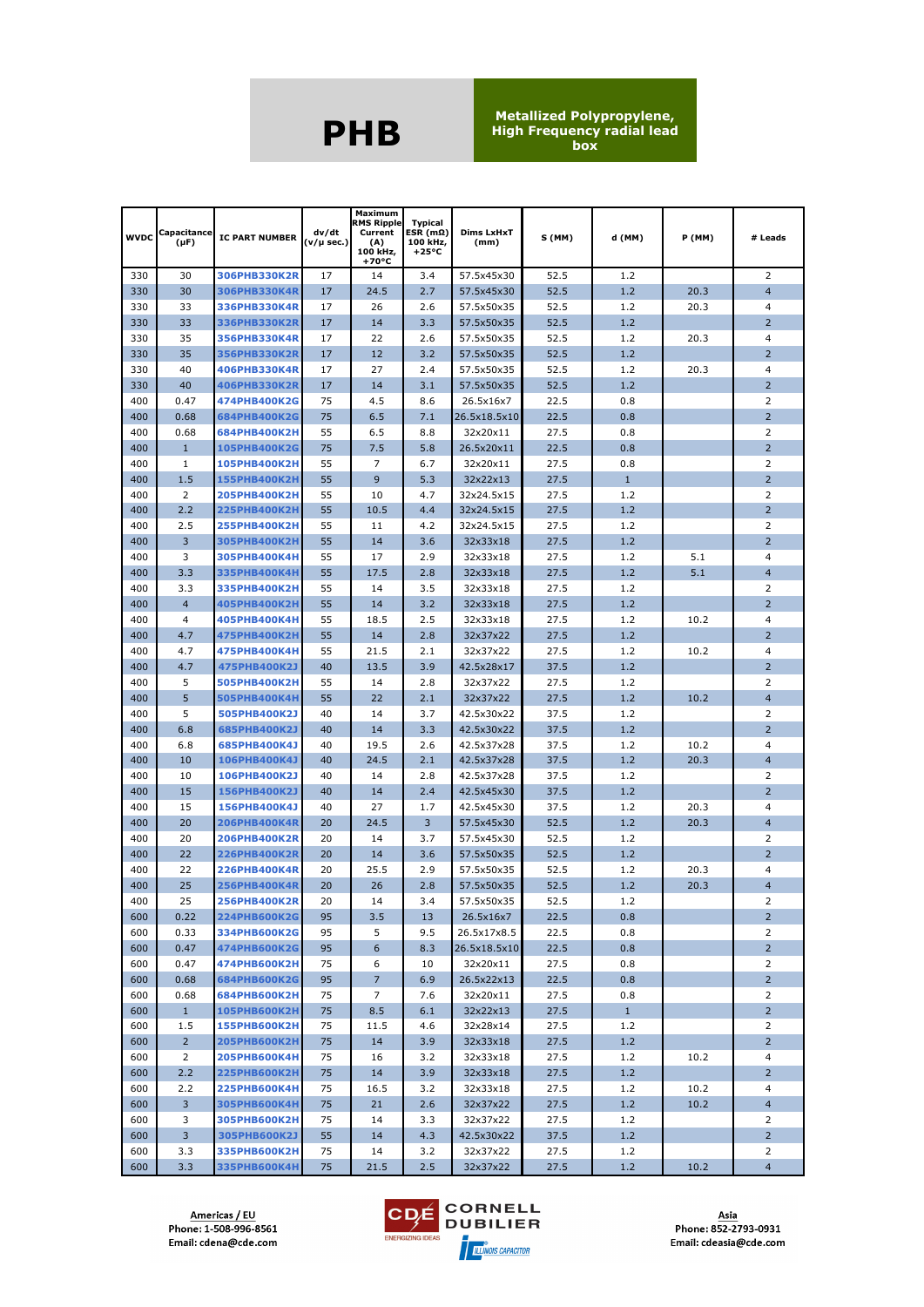| <b>WVDC</b> | Capacitance<br>$(\mu F)$ | <b>IC PART NUMBER</b>               | dv/dt<br>(v/µ sec.) | Maximum<br><b>RMS Ripple</b><br>Current<br>(A)<br>100 kHz,<br>+70°C | <b>Typical</b><br>ESR (mΩ)<br>100 kHz,<br>$+25^{\circ}C$ | Dims LxHxT<br>(mm)   | S (MM)       | d (MM)       | P (MM) | # Leads             |
|-------------|--------------------------|-------------------------------------|---------------------|---------------------------------------------------------------------|----------------------------------------------------------|----------------------|--------------|--------------|--------|---------------------|
| 600         | 3.3                      | 335PHB600K2J                        | 55                  | 14                                                                  | 4.1                                                      | 42.5x30x22           | 37.5         | 1.2          |        | 2                   |
| 600         | $\overline{4}$           | 405PHB600K2J                        | 55                  | 14                                                                  | 3.6                                                      | 42.5x37x28           | 37.5         | 1.2          |        | $\overline{2}$      |
| 600         | $\overline{4}$           | 405PHB600K4J                        | 55                  | 17.5                                                                | 2.9                                                      | 42.5x37x28           | 37.5         | 1.2          | 10.2   | $\overline{4}$      |
| 600         | 4.7                      | 475PHB600K4J                        | 55                  | 22                                                                  | 2.6                                                      | 42.5x37x28           | 37.5         | 1.2          | 10.2   | $\overline{4}$      |
| 600         | 4.7                      | 475PHB600K2J                        | 55                  | 14                                                                  | 3.3                                                      | 42.5x37x28           | 37.5         | 1.2          |        | 2                   |
| 600         | 5                        | 505PHB600K2J                        | 55                  | 14                                                                  | 3.3                                                      | 42.5x37x28           | 37.5         | 1.2          |        | $\overline{2}$      |
| 600         | 5                        | 505PHB600K4J                        | 55                  | 22.5                                                                | 2.6                                                      | 42.5x37x28           | 37.5         | 1.2          | 10.2   | $\overline{4}$      |
| 600         | 6.8                      | 685PHB600K4J                        | 55                  | 25.5                                                                | 2.1                                                      | 42.5x45x30           | 37.5         | 1.2          | 20.3   | $\overline{4}$      |
| 600         | 6.8                      | 685PHB600K2J                        | 55                  | 14                                                                  | 2.8                                                      | 42.5x45x30           | 37.5         | 1.2          |        | 2                   |
| 600         | 9                        | 905PHB600K2J                        | 55                  | 14                                                                  | 2.6                                                      | 42.5x45x30           | 37.5         | 1.2          |        | $\overline{2}$      |
| 600         | 9                        | 905PHB600K4J                        | 55                  | 27                                                                  | 1.9                                                      | 42.5x45x30           | 37.5         | 1.2          | 20.3   | 4                   |
| 600         | 10                       | <b>106PHB600K4R</b>                 | 30                  | 22                                                                  | 3.8                                                      | 57.5x45x30           | 52.5         | 1.2          | 20.3   | $\overline{4}$      |
| 600         | 10                       | 106PHB600K2R                        | 30                  | 14                                                                  | 4.5                                                      | 57.5x45x30           | 52.5         | 1.2          |        | 2                   |
| 600         | 15                       | <b>156PHB600K2R</b>                 | 30                  | 14                                                                  | 3.7                                                      | 57.5x50x35           | 52.5         | 1.2          |        | $\overline{2}$      |
| 600         | 15                       | 156PHB600K4R                        | 30                  | 25                                                                  | 3                                                        | 57.5x50x35           | 52.5         | 1.2          | 20.3   | 4                   |
| 700         | 0.15                     | 154PHB700K2G                        | 135                 | 4                                                                   | 13                                                       | 26.5x16x7            | 22.5         | 0.8          |        | 2                   |
| 700         | 0.22                     | 224PHB700K2G                        | 135                 | 4.5                                                                 | 11                                                       | 26.5x17x8.5          | 22.5         | 0.8          |        | 2                   |
| 700         | 0.33                     | 334PHB700K2G                        | 135                 | 6                                                                   | 8.5                                                      | 26.5x20x11           | 22.5         | 0.8          |        | $\overline{2}$      |
| 700         | 0.33                     | 334PHB700K2H                        | 105                 | 6                                                                   | 11                                                       | 32x20x11             | 27.5         | 0.8          |        | 2                   |
| 700         | 0.47                     | 474PHB700K2H                        | 105                 | 7.5                                                                 | 7.5                                                      | 32x22x13             | 27.5         | $\mathbf{1}$ |        | $\overline{2}$      |
| 700         | 0.68                     | 684PHB700K2H                        | 105                 | 9                                                                   | 6.1                                                      | 32x24.5x15           | 27.5         | $\mathbf{1}$ |        | 2                   |
| 700<br>700  | $\mathbf{1}$<br>1        | <b>105PHB700K2H</b>                 | 105<br>105          | 13<br>15.5                                                          | 4.6<br>3.9                                               | 32x33x18             | 27.5<br>27.5 | 1.2<br>1.2   | 10.2   | $\overline{2}$<br>4 |
| 700         | 1.5                      | 105PHB700K4H<br><b>155PHB700K4H</b> | 105                 | 18                                                                  | 3.3                                                      | 32x33x18<br>32x37x22 | 27.5         | 1.2          | 10.2   | $\overline{4}$      |
| 700         | 1.5                      | <b>155PHB700K2H</b>                 | 105                 | 14                                                                  | 4                                                        | 32x37x22             | 37.5         | 1.2          |        | 2                   |
| 700         | 1.5                      | 155PHB700K2J                        | 70                  | 12                                                                  | 5.6                                                      | 42.5x28x17           | 37.5         | 1.2          |        | $\overline{2}$      |
| 700         | $\overline{2}$           | <b>205PHB700K2H</b>                 | 105                 | 14                                                                  | 3.5                                                      | 32x37x22             | 27.5         | 1.2          |        | $\overline{2}$      |
| 700         | $\overline{2}$           | <b>205PHB700K4H</b>                 | 105                 | 20                                                                  | 2.8                                                      | 32x37x22             | 27.5         | 1.2          | 10.2   | $\overline{4}$      |
| 700         | 2                        | 205PHB700K2J                        | 70                  | 13                                                                  | 4.9                                                      | 42.5x30x22           | 37.5         | 1.2          |        | 2                   |
| 700         | 2.2                      | <b>225PHB700K2J</b>                 | 70                  | 12                                                                  | 4.7                                                      | 42.5x30x22           | 37.5         | 1.2          |        | $\overline{2}$      |
| 700         | 2.2                      | 225PHB700K4J                        | 70                  | 15.5                                                                | 4                                                        | 42.5x37x28           | 37.5         | 1.2          | 10.2   | 2                   |
| 700         | 3                        | 305PHB700K2J                        | 70                  | 14                                                                  | 3.9                                                      | 42.5x37x28           | 37.5         | 1.2          |        | $\overline{2}$      |
| 700         | 3                        | 305PHB700K4J                        | 70                  | 20                                                                  | 3.2                                                      | 42.5x37x28           | 37.5         | 1.2          | 10.2   | 4                   |
| 700         | 3.3                      | 335PHB700K4J                        | 70                  | 21.5                                                                | 3.1                                                      | 42.5x37x28           | 37.5         | 1.2          | 20.3   | $\overline{4}$      |
| 700         | 3.3                      | 335PHB700K2J                        | 70                  | 14                                                                  | 3.8                                                      | 42.5x37x28           | 37.5         | 1.2          |        | 2                   |
| 700         | $\overline{4}$           | 405PHB700K2J                        | 70                  | 14                                                                  | 3.3                                                      | 42.5x45x30           | 37.5         | 1.2          |        | $\overline{2}$      |
| 700         | 4                        | 405PHB700K4J                        | 70                  | 22.5                                                                | 2.7                                                      | 42.5x45x30           | 37.5         | 1.2          | 20.3   | 4                   |
| 700         | 4.7                      | 475PHB700K4J                        | 70                  | 25                                                                  | 2.4                                                      | 42.5x45x30           | 37.5         | 1.2          | 20.3   | $\overline{4}$      |
| 700         | 4.7                      | 475PHB700K2J                        | 70                  | 14                                                                  | 3.1                                                      | 42.5x45x30           | 37.5         | 1.2          |        | 2                   |
| 700         | 5                        | 505PHB700K2J                        | 70                  | 14                                                                  | 3                                                        | 42.5x45x30           | 37.5         | 1.2          |        | 2                   |
| 700         | 5                        | 505PHB700K4J                        | 70                  | 25.5                                                                | 2.3                                                      | 42.5x45x30           | 37.5         | 1.2          | 20.3   | $\overline{4}$      |
| 700         | 6                        | 605PHB700K4R                        | 40                  | 20                                                                  | 4.3                                                      | 57.5x45x30           | 52.5         | 1.2          | 20.3   | $\overline{4}$      |
| 700         | 6                        | 605PHB700K2R                        | 40                  | 14                                                                  | 5                                                        | 57.5x45x30           | 52.5         | 1.2          |        | 2                   |
| 700         | 6.8                      | <b>685PHB700K2R</b>                 | 40                  | 14                                                                  | 4.7                                                      | 57.5x45x30           | 52.5         | 1.2          |        | $2^{\circ}$         |
| 700         | 6.8                      | 685PHB700K4R                        | 40                  | 21.5                                                                | 4                                                        | 57.5x45x30           | 52.5         | 1.2          | 20.3   | $\overline{4}$      |
| 700         | 8                        | 805PHB700K4R                        | 40                  | 23.5                                                                | 3.7                                                      | 57.5x50x35           | 52.5         | 1.2          | 20.3   | $\overline{4}$      |
| 700         | 8                        | 805PHB700K2R                        | 40                  | 14                                                                  | 4.4                                                      | 57.5x50x35           | 52.5         | 1.2          |        | 2                   |
| 700         | 9 <sup>°</sup>           | <b>905PHB700K2R</b>                 | 40                  | 14                                                                  | 4.1                                                      | 57.5x50x35           | 52.5         | 1.2          |        | $2^{\circ}$         |
| 700         | 9                        | 905PHB700K4R                        | 40                  | 25                                                                  | 3.4                                                      | 57.5x50x35           | 52.5         | 1.2          | 20.3   | 4                   |
| 850         | 0.1                      | 104PHB850K2G                        | 375                 | $\overline{4}$                                                      | 13                                                       | 26.5x16x7            | 22.5         | 0.8          |        | $2^{\circ}$         |
| 850         | 0.1                      | 104PHB850K2H                        | 300                 | 4                                                                   | 15                                                       | 32x17x9              | 27.5         | 0.8          |        | 2                   |
| 850         | 0.15                     | 154PHB850K2G                        | 375                 | 5                                                                   | 9.7                                                      | 26.5x18.5x10         | 22.5         | 0.8          |        | $2^{\circ}$         |
| 850         | 0.15                     | <b>154PHB850K2H</b>                 | 300                 | 5.5                                                                 | 11                                                       | 32x20x11             | 27.5         | 0.8          |        | 2                   |
| 850         | 0.22                     | <b>224PHB850K2G</b>                 | 375                 | $\overline{7}$                                                      | 7.6                                                      | 26.5x22x13           | 22.5         | 0.8          |        | 2 <sup>2</sup>      |
| 850         | 0.22                     | <b>224PHB850K2H</b>                 | 300                 | 6.5                                                                 | 8.3                                                      | 32x20x11             | 27.5         | 0.8          |        | $\overline{2}$      |
| 850         | 0.33                     | 334PHB850K2H                        | 300                 | 8                                                                   | 6.3                                                      | 32x22x13             | 27.5         | $\mathbf{1}$ |        | $2^{\circ}$         |
| 850         | 0.47                     | 474PHB850K2H                        | 300                 | 9.5                                                                 | 5.1                                                      | 32x24.5x15           | 27.5         | 1.2          |        | 2                   |
| 850         | 0.68                     | <b>684PHB850K2H</b>                 | 300                 | 14                                                                  | 3.8                                                      | 32x33x18             | 27.5         | 1.2          |        | $\overline{2}$      |

Americas / EU<br>Phone: 1-508-996-8561 Email: cdena@cde.com

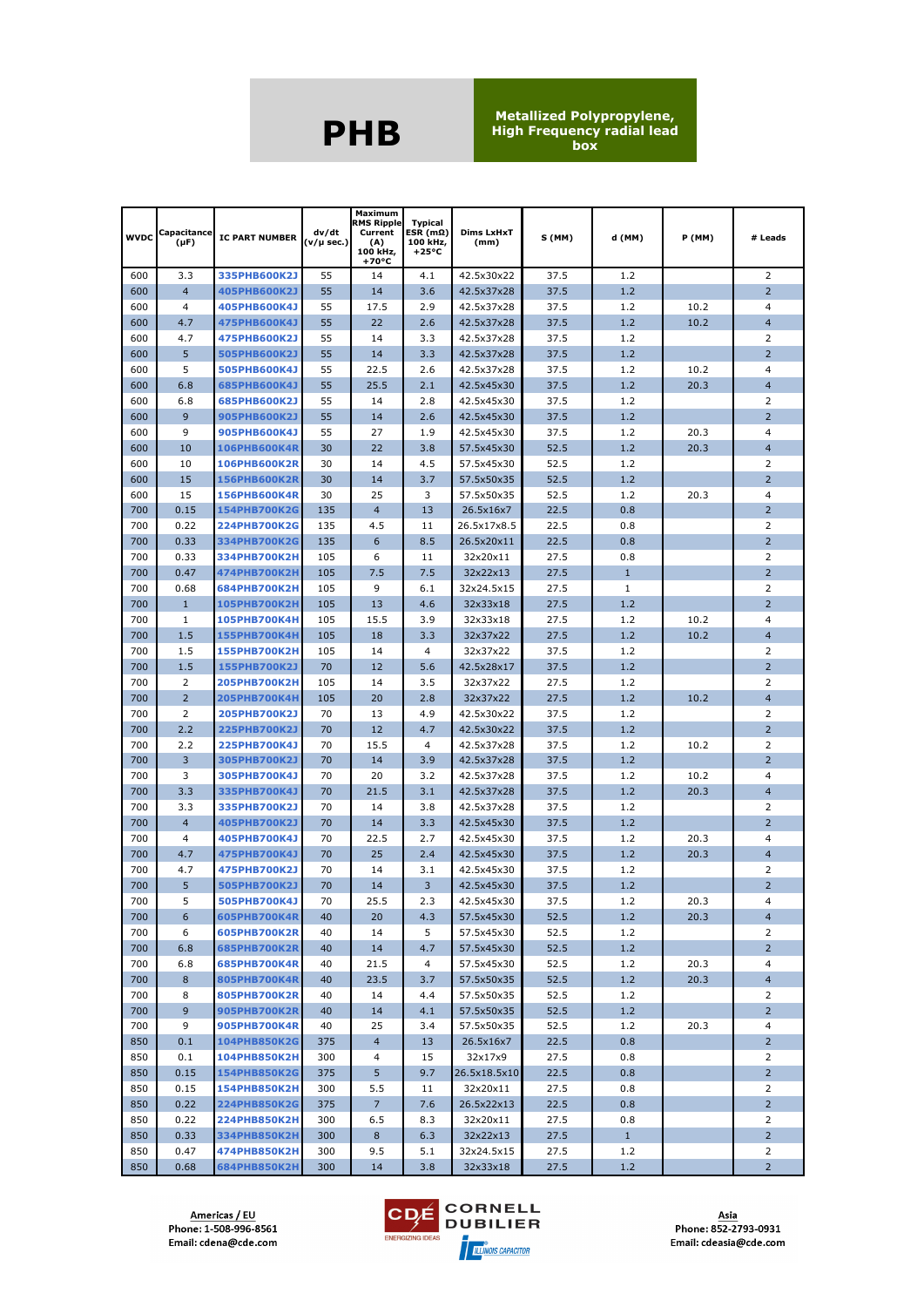|     | <b>WVDC</b> Capacitance<br>$(\mu F)$ | <b>IC PART NUMBER</b> | dv/dt<br>$(v/\mu \sec.)$ | Maximum<br><b>RMS Ripple</b><br>Current<br>(A)<br>100 kHz,<br>$+70^{\circ}$ C | <b>Typical</b><br>ESR $(m\Omega)$<br>100 kHz.<br>$+25^{\circ}C$ | Dims LxHxT<br>(mm) | S(MM) | d (MM) | <b>P</b> (MM) | # Leads        |
|-----|--------------------------------------|-----------------------|--------------------------|-------------------------------------------------------------------------------|-----------------------------------------------------------------|--------------------|-------|--------|---------------|----------------|
| 850 | 0.68                                 | 684PHB850K4H          | 300                      | 16                                                                            | 3.1                                                             | 32x33x18           | 27.5  | 1.2    | 5.1           | 4              |
| 850 | $\mathbf{1}$                         | <b>105PHB850K4H</b>   | 300                      | 20.5                                                                          | 2.4                                                             | 32x37x22           | 27.5  | 1.2    | 10.2          | $\overline{4}$ |
| 850 | $\mathbf{1}$                         | <b>105PHB850K2H</b>   | 300                      | 14                                                                            | 3.1                                                             | 32x37x22           | 27.5  | 1.2    |               | $\overline{2}$ |
| 850 | $\mathbf{1}$                         | 105PHB850K2J          | 200                      | 13                                                                            | 4.2                                                             | 42.5x28x17         | 37.5  | 1.2    |               | $\overline{2}$ |
| 850 | 1.5                                  | 155PHB850K2J          | 200                      | 14                                                                            | 3.4                                                             | 42.5x30x22         | 37.5  | 1.2    |               | 2              |
| 850 | $\overline{2}$                       | <b>205PHB850K2J</b>   | 200                      | 14                                                                            | 3                                                               | 42.5x37x28         | 37.5  | 1.2    |               | $\overline{2}$ |
| 850 | 2                                    | 205PHB850K4J          | 200                      | 23                                                                            | 2.3                                                             | 42.5x37x28         | 37.5  | 1.2    | 10.2          | 4              |
| 850 | 2.2                                  | <b>225PHB850K4J</b>   | 200                      | 24.5                                                                          | 2.3                                                             | 42.5x37x28         | 37.5  | 1.2    | 10.2          | $\overline{4}$ |
| 850 | 2.2                                  | <b>225PHB850K2J</b>   | 200                      | 14                                                                            | 3                                                               | 42.5x37x28         | 37.5  | 1.2    |               | $\overline{2}$ |
| 850 | 2.5                                  | <b>255PHB850K2J</b>   | 200                      | 14                                                                            | 2.8                                                             | 42.5x37x28         | 37.5  | 1.2    |               | $\overline{2}$ |
| 850 | 2.5                                  | 255PHB850K4J          | 200                      | 24                                                                            | 2.1                                                             | 42.5x37x28         | 37.5  | 1.2    | 20.3          | 4              |
| 850 | 3                                    | 305PHB850K4J          | 200                      | 27                                                                            | 1.8                                                             | 42.5x45x30         | 37.5  | 1.2    | 20.3          | $\overline{4}$ |
| 850 | 3                                    | 305PHB850K2J          | 200                      | 14                                                                            | 2.4                                                             | 42.5x45x30         | 37.5  | 1.2    |               | $\overline{2}$ |
| 850 | 3.3                                  | 335PHB850K2J          | 200                      | 14                                                                            | 2.4                                                             | 42.5x45x30         | 37.5  | 1.2    |               | $\overline{2}$ |
| 850 | 3.3                                  | 335PHB850K4J          | 200                      | 27                                                                            | 1.8                                                             | 42.5x45x30         | 37.5  | 1.2    | 20.3          | 4              |
| 850 | $\overline{4}$                       | <b>405PHB850K4R</b>   | 110                      | 25                                                                            | 2.5                                                             | 57.5x45x30         | 52.5  | 1.2    | 20.3          | $\overline{4}$ |
| 850 | 4                                    | <b>405PHB850K2R</b>   | 110                      | 14                                                                            | 3.2                                                             | 57.5x45x30         | 52.5  | 1.2    |               | $\overline{2}$ |
| 850 | 4.7                                  | <b>475PHB850K2R</b>   | 110                      | 14                                                                            | 2.8                                                             | 57.5x45x30         | 52.5  | 1.2    |               | $\overline{2}$ |
| 850 | 4.7                                  | 475PHB850K4R          | 110                      | 27                                                                            | 2.1                                                             | 57.5x45x30         | 52.5  | 1.2    | 20.3          | 4              |
| 850 | 5.6                                  | <b>565PHB850K4R</b>   | 110                      | 27                                                                            | $\overline{2}$                                                  | 57.5x50x35         | 52.5  | 1.2    | 20.3          | $\overline{4}$ |
| 850 | 5.6                                  | <b>565PHB850K2R</b>   | 110                      | 14                                                                            | 2.7                                                             | 57.5x50x35         | 52.5  | 1.2    |               | $\overline{2}$ |
| 850 | 6                                    | 605PHB850K2R          | 110                      | 14                                                                            | 2.6                                                             | 57.5x50x35         | 52.5  | 1.2    |               | $\overline{2}$ |
| 850 | 6                                    | 605PHB850K4R          | 110                      | 27                                                                            | $\overline{2}$                                                  | 57.5x50x35         | 52.5  | 1.2    | 20.3          | 4              |